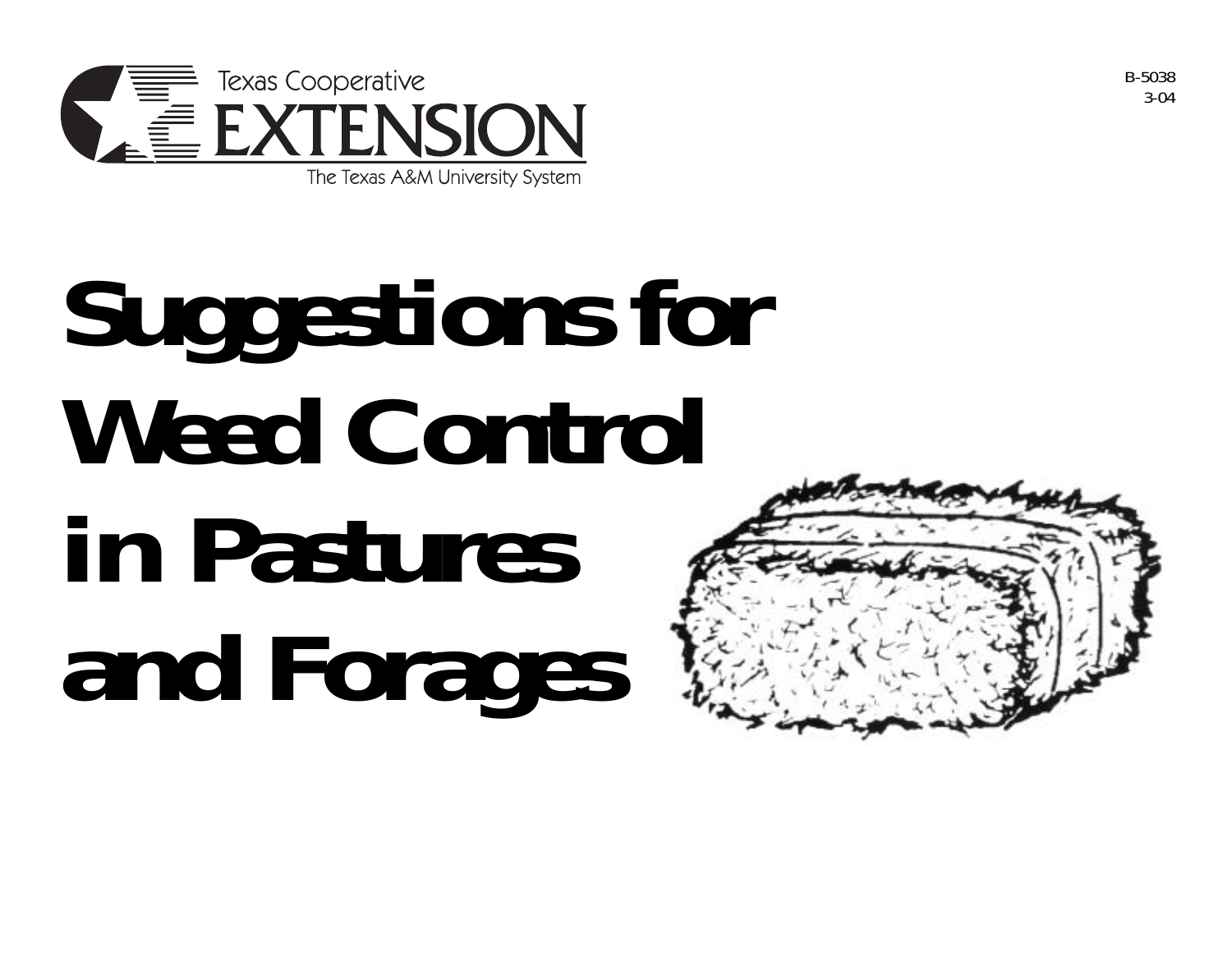# **Suggestions for Weed Control in Pastures and Forages**

Paul A. Baumann, Ph.D., Professor and Extension Weed Specialist Texas Cooperative Extension The Texas A&M University System

| <b>Table</b>                                            | Page | <b>Table</b>                                          | Page |
|---------------------------------------------------------|------|-------------------------------------------------------|------|
|                                                         |      | 7 Dormant, semidormant or actively growing alfalfa    |      |
|                                                         |      |                                                       |      |
|                                                         |      | 8 Winter pastures for grazing only (wheat, oats, rye, |      |
| 4 Permanent grass pastures and established grass crop 5 |      |                                                       |      |
|                                                         |      | 9 Grazing/hay restrictions for pasture herbicides13   |      |
|                                                         |      |                                                       |      |
|                                                         |      |                                                       |      |

The suggestions contained herein are based primarily on herbicide labels, research by the Texas Agricultural Experiment Station and Texas Cooperative Extension. The use of product names is not intended as an endorsement of the product or of a specific manufacturer, nor is there any implication that other formulations containing the same active chemical are not equally as effective. Product names are included solely to aid readers in locating and identifying the herbicides suggested.

The information given herein is for educational purposes only. Reference to commercial products or trade names is made with the understanding that no discrimination is intended and no endorsement by Texas Cooperative Extension is implied.

#### **This publication is no substitute for the herbicide product labels! It is intended to serve only as a guide for controlling weeds in pasture and forages. Labeled rates and restrictions change constantly, therefore, consult the product label before use.**

Weeds can be controlled in cropland through cultural, mechanical and chemical means. Wise use of these individual methods or a combination of them manage weeds effectively without causing economic loss or harming the environment. Deciding which practice to use will depend largely on the weed(s) being controlled and the infestation level. Also, the crop being planted will play a major role in determining when to use mechanical measures.

Considerations for cultural and mechanical weed control include:

- 1. Remove light or spotty infestations of weeds by hand hoeing or spot cultivation to prevent spreading weed seed, rhizomes or roots. Exercise caution when plowing perennial weeds, being careful to prevent the transport and spread of plant parts to other areas of the field.
- 2. Use weed-free planting seed to protect against weed infestations in the row and the introduction of new weed species.
- 3. Thoroughly clean harvesting equipment before moving from one field to the next, or require it of the custom harvesters before they enter your fields.
- 4. Use mechanical tillage to remove initial weed flushes prior to planting, thereby reducing or eliminating the potential for continued infestation.
- 5. Consider the economics of using mechanical cultivation alone for weed control in the crop, especially where annual weed infestations are light.
- 6. Practice rotation to crops that physically out-compete certain weeds, resulting in their gradual decline.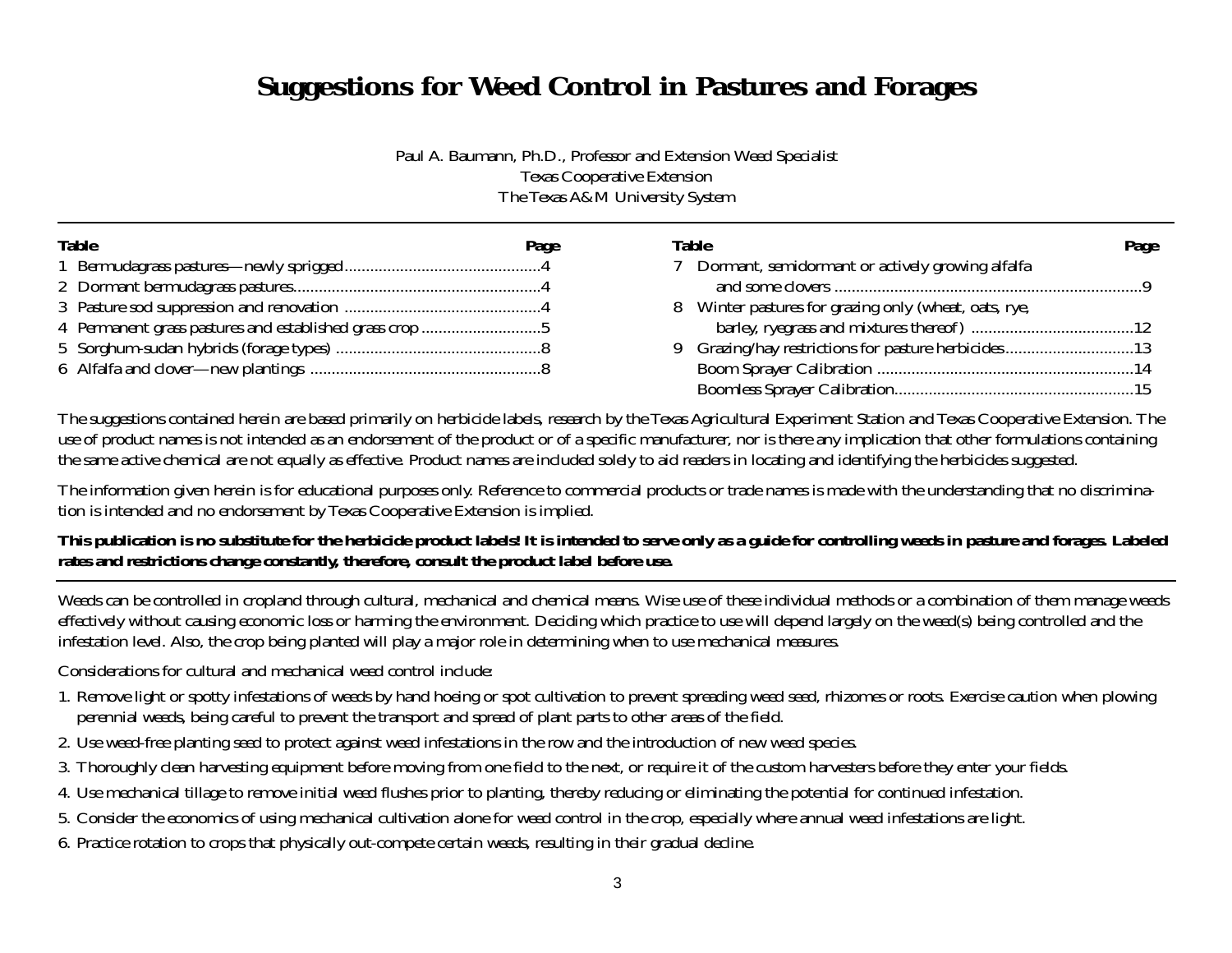## **Table 1. Bermudagrass pastures—newly sprigged**

| <b>Weeds controlled</b>                             | <b>Product</b><br>(Herbicide common name)<br>Company          | <b>Application rate</b><br>per acre<br>(broadcast) | Time to apply                               | <b>Remarks</b>                                                                                                                                                                                                                                                                                                |
|-----------------------------------------------------|---------------------------------------------------------------|----------------------------------------------------|---------------------------------------------|---------------------------------------------------------------------------------------------------------------------------------------------------------------------------------------------------------------------------------------------------------------------------------------------------------------|
| Annual grasses and annual<br><b>broadleaf</b> weeds | Weedmaster <sup>®</sup><br>$(2,4-D + dicamba)$<br><b>BASF</b> | 1 to 2 qts.                                        | Preemergence 7 - 10 days<br>after planting. | For use after planting vegetative propagules (stolons)<br>of hybrid bermudagrass. Reduced control may be<br>expected if weeds are allowed to reach 1 inch tall<br>before application or if germination occurs 10 days<br>after application. Consult Weedmaster supplemental<br>label for further information. |

## **Table 2. Dormant bermudagrass pastures**

| <b>Weeds controlled</b>                                     | <b>Product</b><br>(Herbicide common name)<br><b>Company</b>       | <b>Application rate</b><br>per acre<br>(broadcast) | Time to apply                                                          | <b>Remarks</b>                                                                                                                                                                                                                                                                                                                             |
|-------------------------------------------------------------|-------------------------------------------------------------------|----------------------------------------------------|------------------------------------------------------------------------|--------------------------------------------------------------------------------------------------------------------------------------------------------------------------------------------------------------------------------------------------------------------------------------------------------------------------------------------|
| Annual broadleaf and grass<br>weeds including little barley | Gramoxone Extra <sup>®</sup><br>(paraquat dichloride)<br>Syngenta | $12.8 \text{ oz.}$                                 | Postemergence during<br>March.                                         | Do not pasture or mow for hay until 40 days<br>after treatment. Gramoxone Extra® is a restricted<br>use herbicide and is poisonous. Use of surfactant will<br>improve the performance of this herbicide.                                                                                                                                   |
| Annual grasses and weeds in<br>Coastal bermudagrass         | Roundup Ultra <sup>®</sup><br>(glyphosate)<br>Monsanto            | $1 - 4$ pts.                                       | Active weed growth before<br>bermuda growth (dormant<br>bermudagrass). | Only one application per year per field. Application<br>must be at least 60 days before grazing or harvest.<br>Use only on fields that have an established stand of<br>bermudagrass where some temporary injury or<br>discoloration can be tolerated. Do not use where<br>cool-season legumes are a major part of the forage<br>component. |

## **Table 3. Pasture sod suppression and renovation**

| <b>Weeds controlled</b> | <b>Product</b><br>(Herbicide common name)<br>Company              | <b>Application rate</b><br>per acre<br>(broadcast) | Time to apply                                                                                                                           | <b>Remarks</b>                                                                                                                                                                                                                                                  |
|-------------------------|-------------------------------------------------------------------|----------------------------------------------------|-----------------------------------------------------------------------------------------------------------------------------------------|-----------------------------------------------------------------------------------------------------------------------------------------------------------------------------------------------------------------------------------------------------------------|
| Sod suppression         | Gramoxone Extra <sup>®</sup><br>(paraquat dichloride)<br>Syngenta | $12.8 \text{ oz.}$                                 | Postemergence in late<br>summer or early fall to sod<br>$not > 3$ inches tall. Apply<br>before or at time of seeding<br>winter annuals. | Do not graze in treated areas until 60 days after<br>treatment or until winter annual seedlings are 9<br>inches tall. Gramoxone Extra® is a restricted use<br>herbicide and is poisonous. Using a surfactant will<br>improve the performance of this herbicide. |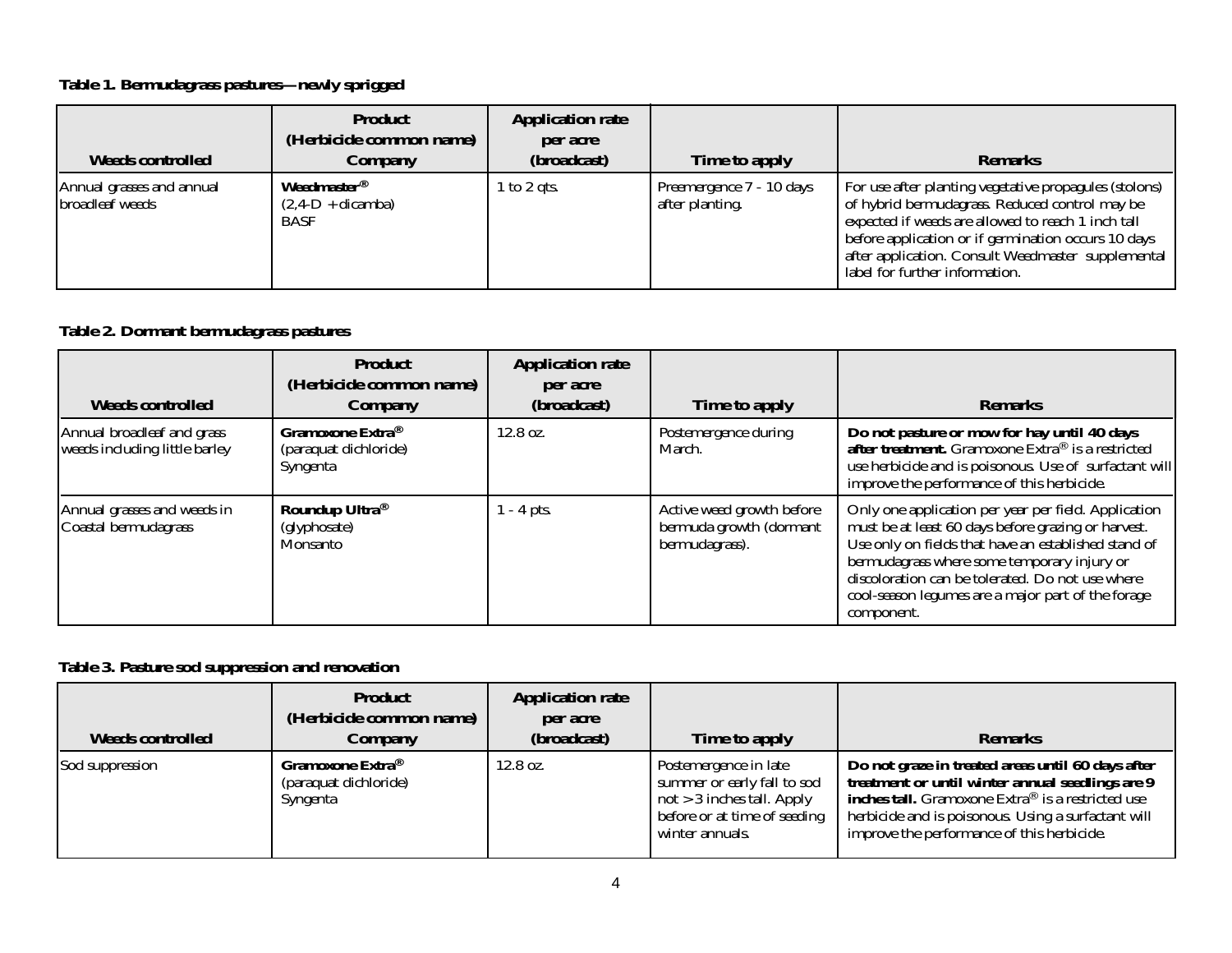## **Table 3. Pasture sod suppression and renovation (continued)**

| <b>Weeds controlled</b> | <b>Product</b><br>(Herbicide common name)<br>Company   | <b>Application rate</b><br>per acre<br>(broadcast)                              | Time to apply                                                                      | <b>Remarks</b>                                                                                                                                                                                              |
|-------------------------|--------------------------------------------------------|---------------------------------------------------------------------------------|------------------------------------------------------------------------------------|-------------------------------------------------------------------------------------------------------------------------------------------------------------------------------------------------------------|
| <b>Broadleaf</b> weeds  | Roundup Ultra®<br>(glyphosate)<br>Monsanto             | $\vert$ 0.5 to 5 qts.                                                           | Apply before planting forage<br>grasses and legumes.                               | Use for pasture, hay crop renovation and labeled<br>weeds. Note: Remove domestic livestock before<br>application and wait 8 weeks after application<br>before grazing or harvesting.                        |
| <b>Broadleaf</b> weeds  | Roundup Ultra <sup>®</sup><br>(glyphosate)<br>Monsanto | Spot treatment.<br>1 to 2% solution<br>$(1 to 2 qts.$ per 25 gals.<br>of water) | Apply during active growth.<br>For perennials, apply during<br>seedhead formation. | Labeled for forage grasses and legumes, including<br>bahiagrass, bermudagrass, bluegrass, fescue, ryegrass,<br>alfalfa and clover. No more than one-tenth of any<br>one acre should be treated at any time. |

## **Table 4. Permanent grass pastures and established grass crops**

| <b>Weeds controlled</b>                                                                                                                                                                                                                                                                       | <b>Product</b><br>(Herbicide common name)<br>Company                                      | <b>Application rate</b><br>per acre<br>(broadcast)         | Time to apply                                      | <b>Remarks</b>                                                                                                                                                                                                                                                                                                                                                                                                                                                                                                                                                                                                         |
|-----------------------------------------------------------------------------------------------------------------------------------------------------------------------------------------------------------------------------------------------------------------------------------------------|-------------------------------------------------------------------------------------------|------------------------------------------------------------|----------------------------------------------------|------------------------------------------------------------------------------------------------------------------------------------------------------------------------------------------------------------------------------------------------------------------------------------------------------------------------------------------------------------------------------------------------------------------------------------------------------------------------------------------------------------------------------------------------------------------------------------------------------------------------|
| Annual and perennial grasses such<br>as field sandbur, large crabgrass,<br>green foxtail, barnyardgrass,<br>broadleaf signalgrass, Texas<br>panicum, johnsongrass, vaseygrass,<br>nutsedge spp, and numerous<br>broadleaf weeds. Suppression of<br>bahiagrass, dallisgrass, and<br>smutgrass. | <b>Plateau®</b><br>(imazapic)<br><b>BASF</b>                                              | 4 to 12 oz. (refer to<br>label for weed specifics)         | Postemergence after 100%<br>bermudagrass green-up. | Bermudagrass growth suppression after treatment<br>should be expected. The severity and longevity of<br>this suppression will be minimized if bermudagrass<br>is actively growing at the time of application and<br>good growing conditions prevail following<br>application. Consult label regarding varietal<br>sensitivity. Application uniformity and accuracy is<br>essential. After 2004, Plateau® will be available only<br>through government agencies.                                                                                                                                                        |
| Annual broadleaf weeds. For Texas<br>bullnettle, spray in early bloom<br>stage. See label for specific<br>perennial weeds.                                                                                                                                                                    | 2,4- $D^{\circledR}$ amine or low volatile<br>ester<br>$(2,4-D)$<br>Several manufacturers | 1 pt. to $1$ qt.<br>$(4 \text{ lb./gal.} \text{ product})$ | Postemergence when weeds<br>are activelygrowing.   | Do not apply to newly seeded grasses until the grass<br>is well established or after heading begins. Do not<br>apply when grass is in boot to milk stage if grass seed<br>production is desired. Do not graze dairy animals<br>on treated areas within 7 days after treatment.<br>Using a surfactant will improve the performance of<br>this herbicide. Note: White and arrowleaf clovers<br>have tolerated 0.5 lb./A of 2,4-D applied in<br>February or March in East Texas. Either<br>Weedmaster <sup>®</sup> or Grazon $P+D^®$ will give better<br>control of perennial weeds than $2,4-\bar{D}^{\circledR}$ alone. |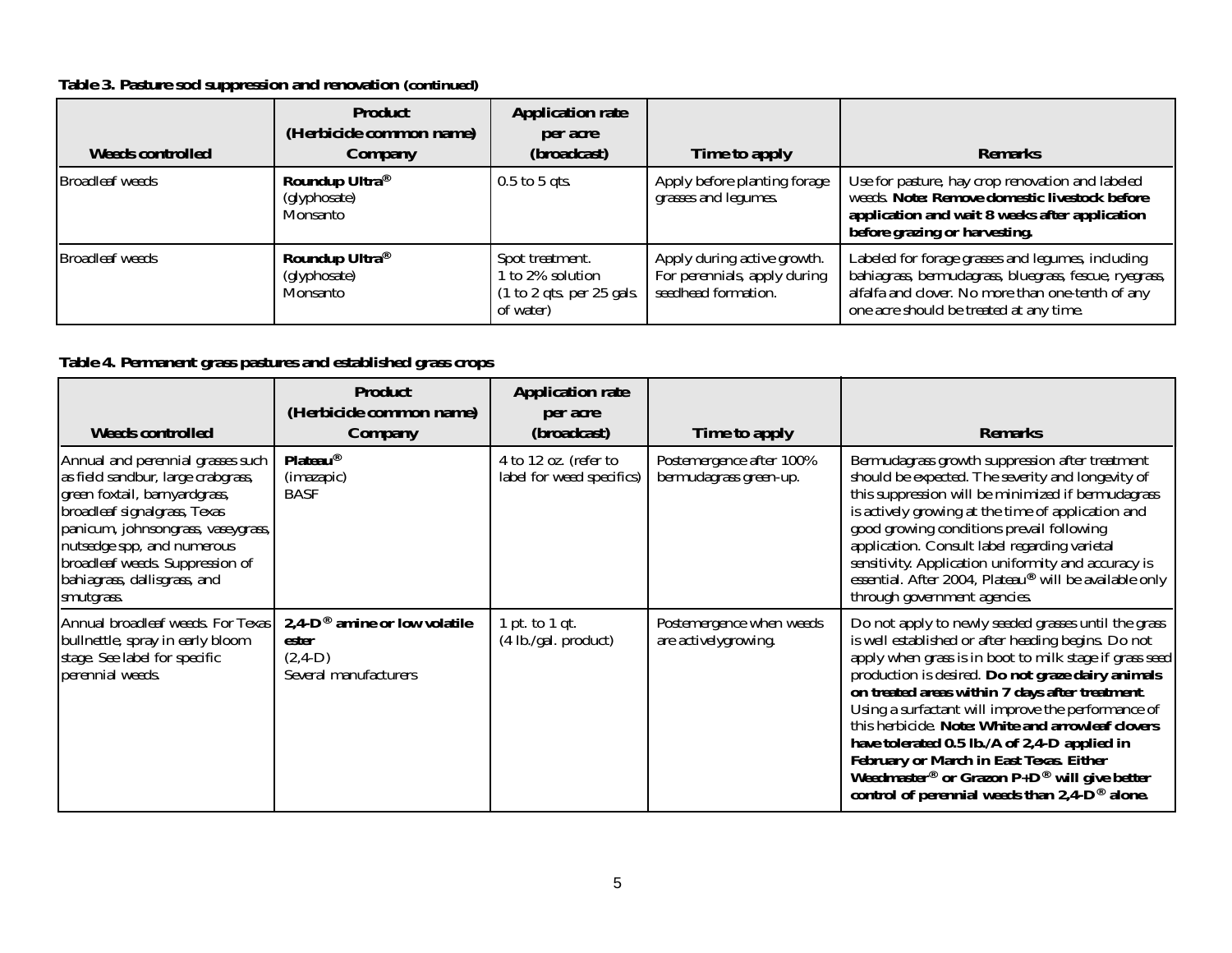| <b>Weeds controlled</b>                                                                                         | <b>Product</b><br>(Herbicide common name)<br><b>Company</b>                                                      | <b>Application rate</b><br>per acre<br>(broadcast)                                                                                                                                               | Time to apply                                                                                                                  | <b>Remarks</b>                                                                                                                                                                                                                                                                                                                                                                                                                                                       |
|-----------------------------------------------------------------------------------------------------------------|------------------------------------------------------------------------------------------------------------------|--------------------------------------------------------------------------------------------------------------------------------------------------------------------------------------------------|--------------------------------------------------------------------------------------------------------------------------------|----------------------------------------------------------------------------------------------------------------------------------------------------------------------------------------------------------------------------------------------------------------------------------------------------------------------------------------------------------------------------------------------------------------------------------------------------------------------|
| Annual broadleaf weeds.<br>(continued)                                                                          | Weedmaster <sup>®</sup><br>$(2,4-D + dicamba)$<br><b>BASF</b>                                                    | $1$ pt. to $1$ qt.<br>You can tank mix 0.25<br>to 0.5 pt. of Banvel®<br>with 0.75 to 1.5 pts.<br>2,4-D amine or $\overline{\text{low}}$<br>volatile ester<br>$(4 \text{ lbs.}/\text{gal. form})$ | Postemergence when weeds<br>are actively growing.                                                                              | As above. Do not graze meat animals in treated<br>areas within 30 days of slaughter. Treated grasses<br>may be harvested for hay, but do not harvest<br>within 37 days of treatment. Banvel <sup>®</sup> alone is<br>labeled for use in grass pastures. Consult label for<br>specific recommendations. Using a surfactant will<br>improve the performance of this herbicide.<br>Note: For Banvel <sup>®</sup> alone in a rope wick, 1:3 water<br>mixture is labeled. |
|                                                                                                                 | Grazon $P+D^{\circledR}$<br>$(Picloram + 2,4-D)$<br>Dow AgroSciences                                             | 1 to 4 pts<br>You can tank mix 0.25<br>to 0.75 pt. Tordon 22K®<br>with 1 to 3 pts. 2,4- $D^{\circledR}$<br>amine or low volatile<br>ester (4 lbs./gal. form)                                     | As above.                                                                                                                      | New legume seedlings may not be successful if<br>planted within 1 year after applying herbicide. Do<br>not transfer livestock onto broadleaf crop areas<br>without first allowing 7 days of grazing on<br>untreated grass pasture. Tordon 22K <sup>®</sup> (Picloram)<br>alone is labeled for grass pastures. Consult label for<br>specific recommendations. Using a surfactant will<br>improve the performance of this herbicide.                                   |
| Johnsongrass, smutgrass,<br>vaseygrass, silverleaf nightshade,<br>milkweed, hemp dogbane,<br>ragweed, sunflower | Roundup Ultra <sup>®</sup><br>(glyphosate)<br>Monsanto                                                           | Wick or other<br>applicators. 1:2, 1 gal.<br>in 2 gals. of water                                                                                                                                 | During active weed growth.<br>For perennials apply at<br>seedhead formation.                                                   | Remove domestic livestock before application and<br>wait 14 days after application before grazing and<br>harvesting. No more than one-tenth of any acre<br>should be treated at a time. Further applications may<br>be made in the same area at 30-day intervals.                                                                                                                                                                                                    |
| Annual grasses and weeds in<br>Coastal bermudagrass                                                             | Roundup Ultra®<br>(glyphosate)<br>Monsanto                                                                       | 16 oz.                                                                                                                                                                                           | Active weed growth before<br>bermuda growth or following<br>the first cutting of bermuda<br>before bermuda starts<br>regrowth. | Only one application per year per field. Spring<br>application must occur 60 days before grazing or<br>harvest. After first cutting application, wait 28<br>days before grazing or harvest.                                                                                                                                                                                                                                                                          |
| Annual broadleaf weeds, some<br>perennial broadleaf weeds and<br>bahiagrass                                     | Cimarron®<br>(metsulfuron)<br>DuPont<br>Cimarron Max <sup>®</sup><br>$(metsulfuron + dicamba + 2,4-D)$<br>DuPont | $0.1$ to $0.3$ oz.<br>Consult label.                                                                                                                                                             | Apply when weeds are<br>actively growing.                                                                                      | No grazing restriction. Has residual soil activity so it<br>may affect the following crops: ryegrass, alfalfa and<br>clover highly sensitive to Ally®. Ally® can be tank-<br>mixed with 2,4-D, Grazon $\check{P}$ +D®, Tordon 22K®,<br>Banvel <sup>®</sup> , Weedmaster <sup>®</sup> , and Remedy <sup>®</sup> according to<br>label. Rate for bahiagrass control is 0.3 oz./A. Using<br>a surfactant will improve the performance of this<br>herbicide.             |

## **Table 4. Permanent grass pastures and established grass crops (continued)**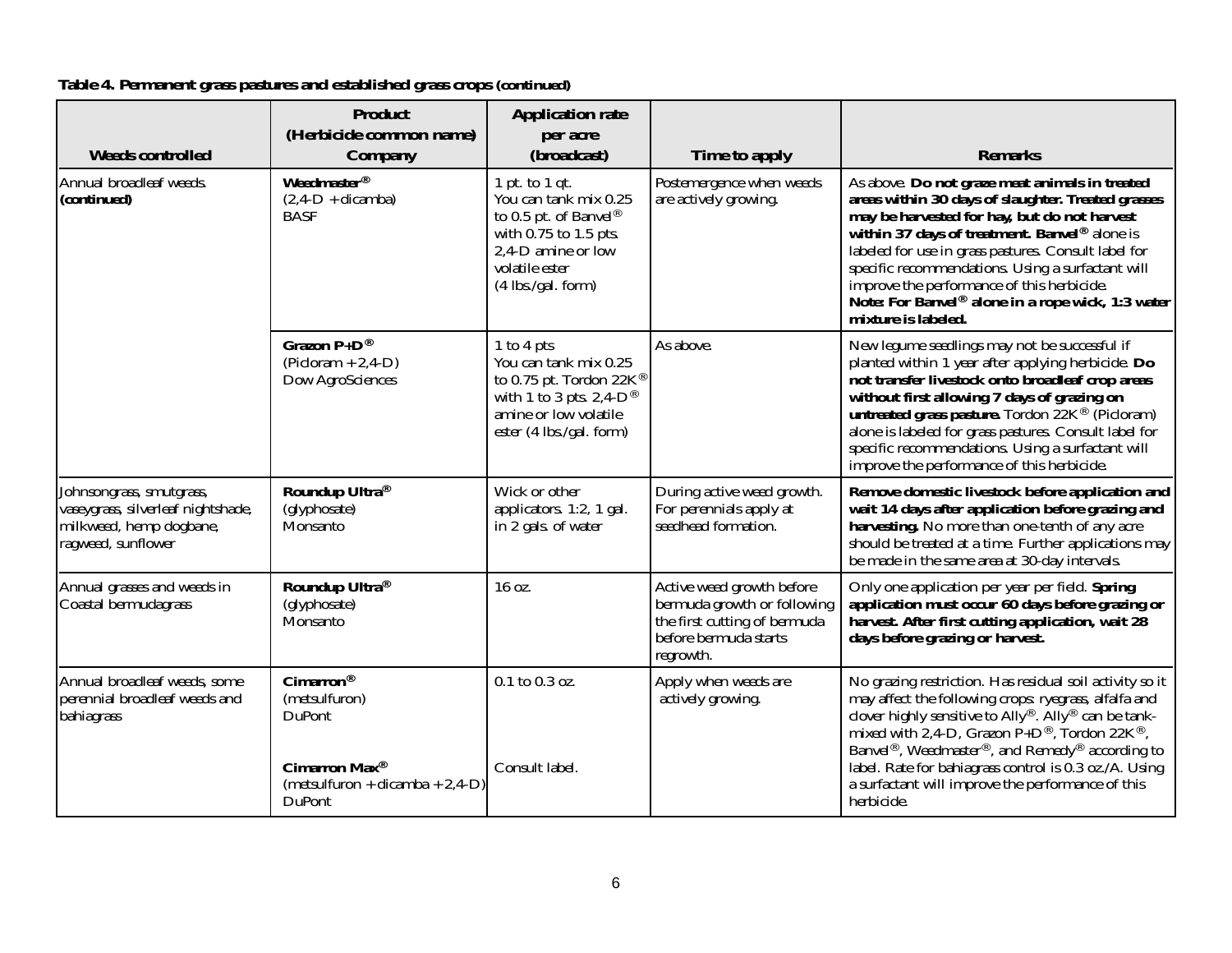| <b>Weeds controlled</b>                                          | <b>Product</b><br>(Herbicide common name)<br>Company                                                        | <b>Application rate</b><br>per acre<br>(broadcast) | Time to apply                                                                                      | <b>Remarks</b>                                                                                                                                                                                                                                                                                                                                                                                                                    |
|------------------------------------------------------------------|-------------------------------------------------------------------------------------------------------------|----------------------------------------------------|----------------------------------------------------------------------------------------------------|-----------------------------------------------------------------------------------------------------------------------------------------------------------------------------------------------------------------------------------------------------------------------------------------------------------------------------------------------------------------------------------------------------------------------------------|
| Smutgrass and other weeds in<br>bermudagrass and bahiagrass      | Velpar L®<br>(hexazinone)<br>DuPont                                                                         | 2.75 to 4.5 pts.                                   | Warm and moist soil<br>conditions-weeds actively<br>growing.                                       | Only one application per year. Oak trees are very<br>sensitive to Velpar <sup>®</sup> L. Do not graze or feed treated<br>forage or hay within 60 days of application. Using<br>a surfactant will improve the performance of this<br>herbicide. Some forage grass injury may occur.                                                                                                                                                |
| Annual broadleaf weeds, annual<br>ryegrass and annual bromegrass | Amber <sup>®</sup><br>(triasulfuron)<br>Syngenta                                                            | 0.28 to 0.56 oz                                    | Postemergence applications<br>to pastures when weeds are<br>in an early stage of active<br>growth. | No grazing restrictions. Has residual soil activity so it<br>may affect following crops: ryegrass, bromegrass,<br>alfalfa, and clovers highly sensitive to Amber <sup>®</sup> .<br>Amber <sup>®</sup> can be tank-mixed with 2,4-D <sup>®</sup> , Banvel <sup>®</sup> ,<br>Grazon P + $D^{\circledR}$ , Weedmaster® and Weedone® LV6<br>according to label. Using a surfactant will improve<br>the performance of this herbicide. |
| Annual broadleaf weeds and<br>suppression of western ragweed     | Rave®<br>(triasulfuron + dicamba)<br>Syngenta<br>Fuego <sup>®</sup><br>(triasulfuron + dicamba)<br>Syngenta | 3.5 to 5.0 oz.<br>Consult label.                   | Postemergence when weeds<br>are actively growing.                                                  | For use in bermudagrass pastures and some native<br>grasses, consult label. Treated areas cannot be<br>grazed by lactating dairy animals for 7 days after<br>application. Animals cannot be removed from<br>treated areas for slaughter less than 30 days after<br>application. Do not apply Rave until at least 60<br>days after emergence of newly seeded grasses or<br>sprigging of bermudagrass.                              |

## **Table 4. Permanent grass pastures and established grass crops (continued)**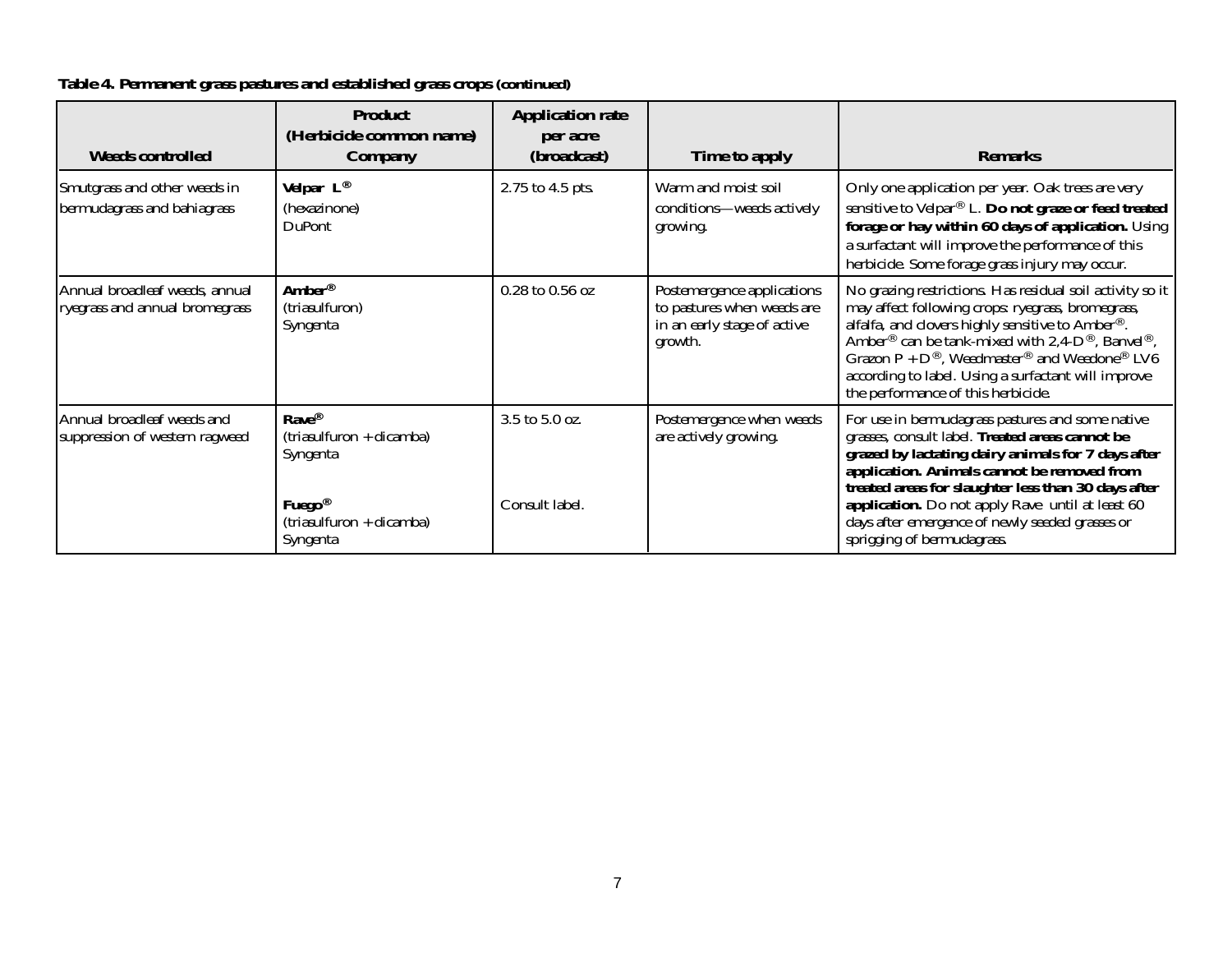## **Table 5. Sorghum-sudan hybrids (forage types)**

| <b>Weeds controlled</b>  | <b>Product</b><br>(Herbicide common name)<br>Company                      | <b>Application rate</b><br>per acre<br>(broadcast) | Time to apply                                                                                                                                                                                                                                                     | <b>Remarks</b>                                                                                                                                                                                                                                                                                                                                                                                                                                                                                                                                                                                                                                                                       |
|--------------------------|---------------------------------------------------------------------------|----------------------------------------------------|-------------------------------------------------------------------------------------------------------------------------------------------------------------------------------------------------------------------------------------------------------------------|--------------------------------------------------------------------------------------------------------------------------------------------------------------------------------------------------------------------------------------------------------------------------------------------------------------------------------------------------------------------------------------------------------------------------------------------------------------------------------------------------------------------------------------------------------------------------------------------------------------------------------------------------------------------------------------|
| Annual weeds and grasses | AAtrex <sup>®</sup> 4L<br><b>AAtrex Nine-O®</b><br>(atrazine)<br>Syngenta | 3.2 to 4 pts.<br>1.7 to 2.6 lbs.                   | Preemergence: Apply during<br>or shortly after planting.<br>Postemergence: Apply<br>2.4 pts./ $\overline{A}$ (4L) or 1.3 lbs./ $\overline{A}$<br>(Nine-O) when sorghum is<br>6 to 12 inches tall. Do not<br>apply postemergence in<br>liquid fertilizer solution. | Apply only on Texas Gulf Coast and Blackland<br>areas. In case of planting failure, sorghum or corn<br>may be replanted. Do not make a second application.<br>If originally applied in a band and sorghum or corn<br>is replanted in untreated row middles, this product<br>may be applied in a band to the second planting. Use<br>low rates where organic matter is 1 to 1.5% and high<br>rates on soil with more than 1.5% organic matter.<br>Use only on medium and fine textured soil. Note:<br>Do not graze or feed forage from treated areas for<br>21 days after application. 2,4-D can be used<br>postemergence for broadleaf weed control in<br>sorghum sudan and millets. |
| Annual broadleaf weeds   | Weedmaster <sup>®</sup><br>$(2,4-D + dicamba)$<br><b>BASF</b>             | 1 pt. to $1$ qt.                                   | Postemergence when weeds<br>are actively growing.                                                                                                                                                                                                                 | Do not graze meat animals in treated areas within<br>30 days of slaughter. Do not graze lactating dairy<br>animals in treated areas within 7 days of treat-<br>ment. Do not harvest for hay within 37 days of<br>treatment. Using a surfactant will improve the<br>performance of this herbicide.                                                                                                                                                                                                                                                                                                                                                                                    |

## **Table 6. Alfalfa and clover—new plantings**

| <b>Weeds controlled</b>                           | <b>Product</b><br>(Herbicide common name)<br><b>Company</b> | <b>Application rate</b><br>per acre<br>(broadcast)             | Time to apply                                                      | <b>Remarks</b>                                                                                                                                                                                                                                                                                   |
|---------------------------------------------------|-------------------------------------------------------------|----------------------------------------------------------------|--------------------------------------------------------------------|--------------------------------------------------------------------------------------------------------------------------------------------------------------------------------------------------------------------------------------------------------------------------------------------------|
| Annual grasses and some annual<br>broadleaf weeds | Balan <sup>®</sup> 1.5 EC<br>(benefin)<br>Dow AgroSciences  | 3 qts. on coarse and<br>medium soils, 4 qts.<br>on fine soils. | Preplant; incorporate before<br>seeding alfalfa.                   | Incorporation equipment should be a tandem disc,<br>PTO-driven tillers, cultivators or hoes. Use only on<br>alfalfa, birdsfoot trefoil and clover (alsike, ladino and<br>red). Note: Balan <sup>®</sup> is also labeled as a preplant<br>treatment before planting alsike and ladino<br>clovers. |
| Annual grasses and some annual<br>broadleaf weeds | Eptam <sup>®</sup> 7E<br>(EPTC)<br>Syngenta                 | 3.5 pts.                                                       | Preplant; incorporate<br>immediately following the<br>application. | Temporary crop stunting and sealing of the first<br>leaves will occur if conditions for germination and<br>growth are not optimum. Adequate rainfall or<br>irrigation will relieve crop symptoms. Do not use on<br>white dutch clover.                                                           |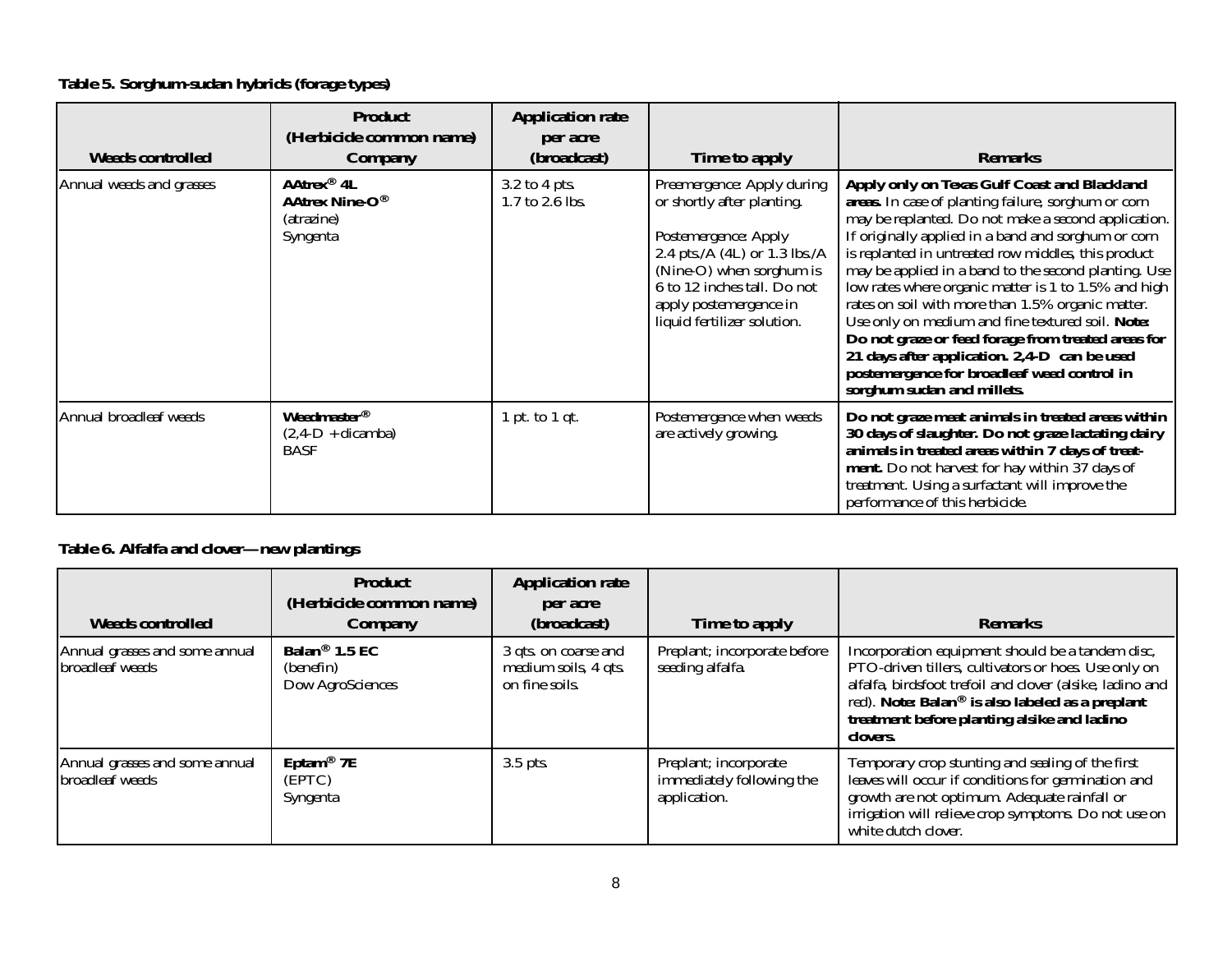## **Table 7. Dormant, semidormant or actively growing alfalfa and some clovers (refer to product label)**

| <b>Weeds controlled</b>                      | <b>Product</b><br>(Herbicide common name)<br>Company                           | <b>Application rate</b><br>per acre<br>(broadcast)                                                                       | Time to apply                                                                                                                       | <b>Remarks</b>                                                                                                                                                                                                                                                                                                                                                                                                                                                                                                                                                                               |
|----------------------------------------------|--------------------------------------------------------------------------------|--------------------------------------------------------------------------------------------------------------------------|-------------------------------------------------------------------------------------------------------------------------------------|----------------------------------------------------------------------------------------------------------------------------------------------------------------------------------------------------------------------------------------------------------------------------------------------------------------------------------------------------------------------------------------------------------------------------------------------------------------------------------------------------------------------------------------------------------------------------------------------|
| Annual broadleaf weeds and<br>annual grasses | Sinbar <sup>®</sup> 80W<br>(terbacil)<br><b>DuPont</b>                         | 0.5 to 1.5 lbs.                                                                                                          | Before or after emergence of<br>weeds, but before they are 2<br>inches tall or across.                                              | Treat only semidormant or dormant stands<br>established for 1 year or more.<br><b>Dormant alfalfa:</b> Make a single application in the<br>fall after plants become dormant or in the spring<br>before new growth begins.<br>Semidormant or nondormant varieties: Apply in<br>fall or winter after last cutting or in spring before<br>new growth starts.<br>Note: Do not use on seedling alfalfa or alfalfa-<br>grass mixtures. Do not apply to established stands<br>after new growth starts in the spring. Do not<br>apply on snow-covered or frozen ground as crop<br>injury may result. |
| Annual broadleaf weed                        | $2,4$ -DB<br>Several manufacturers                                             | 1 to 3 qts. Use 1 to 2<br>qts. if weeds are less<br>than 1 inch high, 2 to<br>3 qts. if weeds are 1 to<br>3 inches high. | Postemergence when clovers<br>have 2 to 4 trifoliate leaves.                                                                        | Labeled for seedling and established alfalfa, seedling<br>birdsfoot trefoils, seedling alsike clover, seedling<br>ladino clover and seedling red clover. Using a surfac-<br>tant will improve the performance of this herbicide.<br>Note: Do not graze or feed seedling clovers within<br>60 days after application. Do not feed hay from<br>treated crops to livestock within 30 days after<br>application. Do not use on established clovers<br>grown for seed.                                                                                                                            |
| Grasses and certain broadleaf<br> weeds      | Kerb <sup>®</sup> 50W<br>(pronamide 0.5 to 0.75 lb.)<br>Dow AgroSciences       | 1 to 1.5 lbs.                                                                                                            | Preemergence to weeds<br>during fall or winter months<br>in established legumes or in<br>new plantings in trifoliate<br>leaf stage. | Effective with dependable rainfall or overhead<br>irrigation. With low rainfall or furrow irrigation,<br>increase rate 0.5 lb. of product per acre.<br>Note: Do not graze or harvest for forage or<br>dehydration within 25 days after application.                                                                                                                                                                                                                                                                                                                                          |
| Annual grasses and broadleaf<br>weeds        | <b>Treflan TR-10<sup>®</sup> Granules</b><br>(trifluralin)<br>Dow AgroSciences | 20 lbs.                                                                                                                  | Preemergence to weeds after<br>January 1.                                                                                           | Application must be followed by $1/2$ inch of sprinkler<br>irrigation or rainfall or a flood irrigation within 3<br>days. If this has not occurred, then shallow cultiva-<br>tion must be performed to activate and uniformly<br>distribute the herbicide, taking care not to cause<br>severe injury to the alfalfa.                                                                                                                                                                                                                                                                         |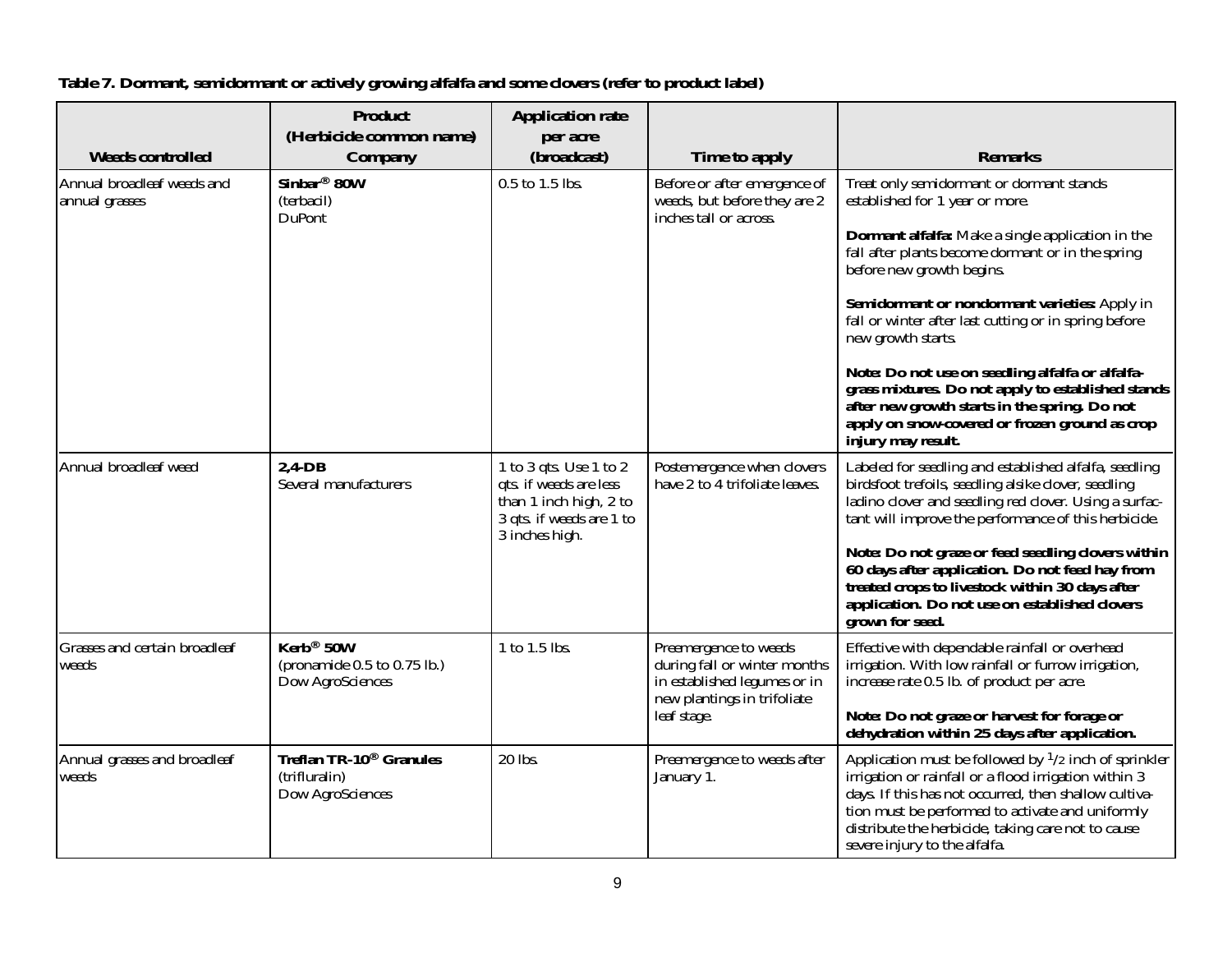| <b>Weeds controlled</b>                              | <b>Product</b><br>(Herbicide common name)<br>Company                                                                                                        | <b>Application rate</b><br>per acre<br>(broadcast)                                                                                                                    | Time to apply                                                                                                                                                                      | <b>Remarks</b>                                                                                                                                                                                                                                                                                                                                                                                                                   |
|------------------------------------------------------|-------------------------------------------------------------------------------------------------------------------------------------------------------------|-----------------------------------------------------------------------------------------------------------------------------------------------------------------------|------------------------------------------------------------------------------------------------------------------------------------------------------------------------------------|----------------------------------------------------------------------------------------------------------------------------------------------------------------------------------------------------------------------------------------------------------------------------------------------------------------------------------------------------------------------------------------------------------------------------------|
| Annual grasses and broadleaf<br>weeds                | Gramoxone Extra <sup>®</sup><br>(paraquat dichloride)<br>Syngenta                                                                                           | 12.8 oz.                                                                                                                                                              | Between cuttings in<br>established stands.                                                                                                                                         | Do not treat more than 5 days after cutting. Do not<br>cut or harvest within 30 days of application.<br>Gramoxone Extra® is a restricted use herbicide and<br>is poisonous. Using a surfactant will improve the<br>performance of this herbicide.                                                                                                                                                                                |
| Annual grasses and broadleaf<br>weeds                | Pursuit DG®<br>(imazathapyr)<br><b>BASF</b>                                                                                                                 | 1.08 to 2.16 oz.                                                                                                                                                      | Postemergence to seedling<br>alfalfa (2nd trifoliate or<br>larger) or established alfalfa.                                                                                         | Established alfalfa applications must be made when<br>alfalfa is dormant, semidormant (less than 3 inches of<br>regrowth) or between cuttings. Weeds should be 1 to<br>3 inches tall at application and a surfactant or crop oil<br>concentrate and a liquid fertilizer solution should be<br>added to the spray mixture. Application rate will<br>depend on weed species and size. Do not apply more<br>than 2.16 oz. per year. |
| Annual broadleaf weeds and<br>certain annual grasses | Karmex <sup>®</sup> DF<br>(diuron)<br><b>DuPont</b>                                                                                                         | 1.5 to 2 lbs.                                                                                                                                                         | Preemergence in March or<br>early April, but before spring<br>growth begins on the alfalfa.                                                                                        | Treat dormant stands of alfalfa established for 1<br>year or more. Do not apply to seedling alfalfa or to<br>alfalfa-grass mixtures; do not apply to alfalfa under<br>stress from disease, insect damage, shallow root<br>penetration or alkali spots; do not apply to flooded<br>fields or to snow-covered or frozen ground as crop<br>injury may result.                                                                       |
| Annual grasses and broadleaf<br>lweeds               | Velpar <sup>®</sup><br>(hexazinone)<br>Velpar <sup>®</sup> 90W<br>(hexazinone)                                                                              | 1 to 3.0 qts. on soils<br>with less than 1%<br>organic matter. Consult<br>label for rates on<br>specific soil textures.<br>0.5 to 1.5 lbs.<br>Consult label as above. | Preemergence or early post-<br>emergence to the weeds in<br>the fall or winter after alfalfa<br>becomes dormant or in the<br>spring before new growth<br>begins.                   | Treat dormant stands of alfalfa established for 1<br>year or for one growing season. Do not apply to<br>actively growing alfalfa or to stubble between<br>cuttings. Do not apply to snow-covered, frozen<br>ground.<br>Note: Do not graze or feed forage or hay to live-<br>stock within 30 days following application.                                                                                                          |
| Annual broadleaf weeds and<br>grasses                | <b>DuPont</b><br>Sencor <sup>®</sup> 4<br>Sencor <sup>®</sup> DF<br>(metribuzin)<br><b>Bayer</b><br>Lexone <sup>®</sup> DF<br>(metribuzin)<br><b>DuPont</b> | 0.75 to 2.0 pts.<br>$0.5$ to 1.3 lbs.<br>1 to 1.3 lbs.                                                                                                                | Apply when weeds are less<br>than 2 inches tall or before<br>weed foliage is 2 inches in<br>diameter. Do not apply<br>metribuzin during the first<br>growing season after seeding. | Treat only dormant established alfalfa. Injury may<br>occur if metribuzin is applied earlier than 12 months<br>after seeding. Apply metribuzin after growth ceases in<br>the fall or before growth begins in the spring.<br>Note: Do not graze or harvest within 28 days after<br>application.                                                                                                                                   |

## **Table 7. Dormant, semidormant or actively growing alfalfa and some clovers (refer to product label) (continued)**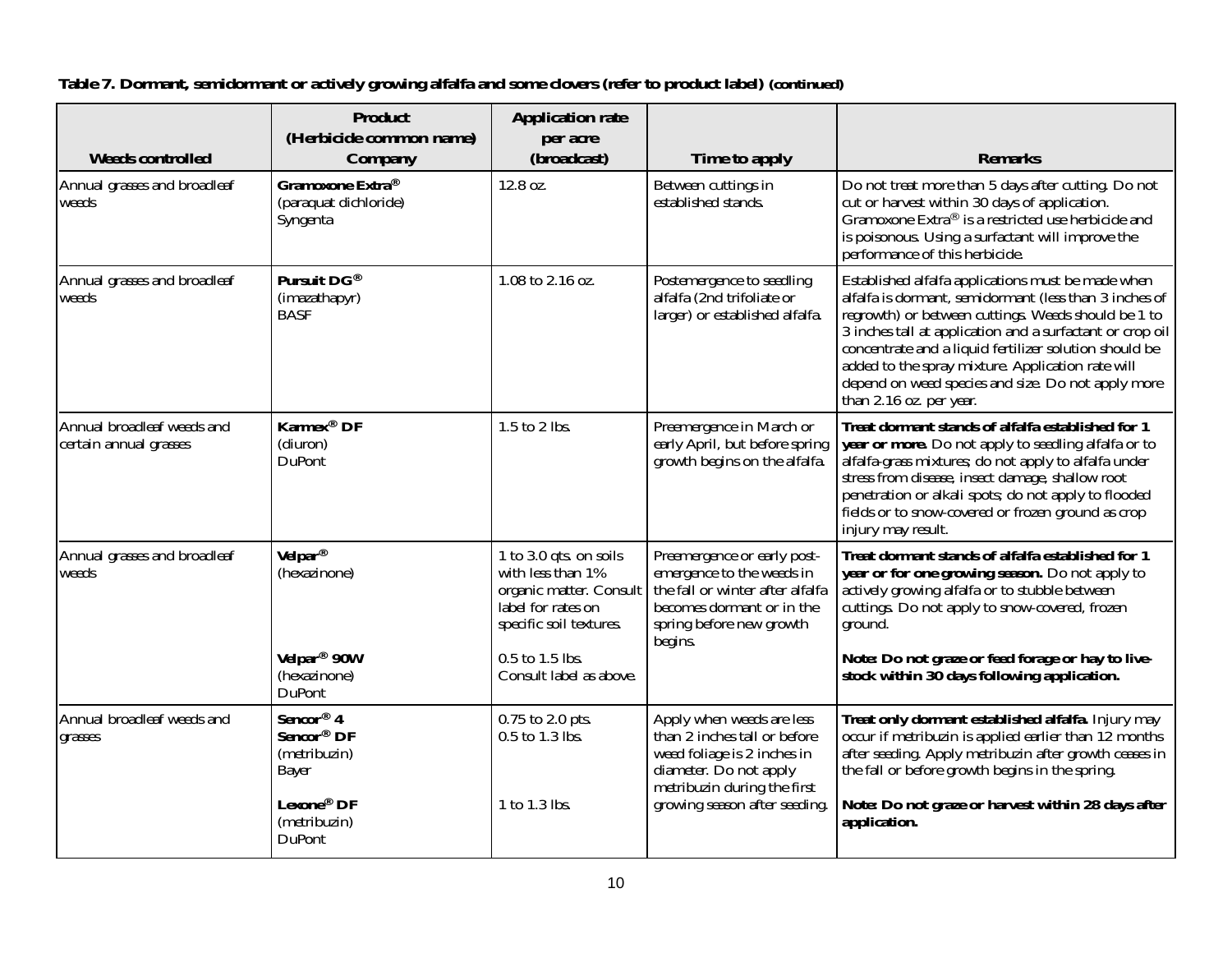| <b>Weeds controlled</b>      | <b>Product</b><br>(Herbicide common name)<br>Company   | <b>Application rate</b><br>per acre<br>(broadcast) | Time to apply                                                                                                                                 | <b>Remarks</b>                                                                                                                                                                                                                                                                                                                                                                                                                                                                                      |
|------------------------------|--------------------------------------------------------|----------------------------------------------------|-----------------------------------------------------------------------------------------------------------------------------------------------|-----------------------------------------------------------------------------------------------------------------------------------------------------------------------------------------------------------------------------------------------------------------------------------------------------------------------------------------------------------------------------------------------------------------------------------------------------------------------------------------------------|
| Annual broadleaf weeds       | $2.4 - DB$<br>Several manufacturers                    | 1 to 3 qts.                                        | When weeds are less than 3<br>inches high. Weeds in the<br>rosette stage should be treated<br>when rosettes are less than 3<br>inches across. | Treat alfalfa when plants have 2 to 4 trifoliate leaves.<br>For irrigated crops, apply herbicide as soon as<br>possible after irrigation. Delay next irrigation for at<br>least 7 to 10 days after spraying to avoid washing the<br>chemical into the root zone. 2,4-DB is a restricted<br>use herbicide. Use of surfactant will improve the<br>performance of this herbicide. Note: Do not graze<br>treated crop or feed hay from treated crop to live-<br>stock within 60 days after application. |
| Annual and perennial grasses | Poast Plus <sup>®</sup><br>(sethoxydim)<br><b>BASF</b> | 1.5 to 2.25 pts.                                   | When grass weeds are actively<br>growing and 4 to 25 inches<br>tall. Consult label for specific<br>weed recommendations.                      | Poast Plus® is absorbed through the leaves and<br>translocated to roots and buds. Active growth is<br>required. Minimum time from application to harvest<br>is 14 days for hay or 7 days for grazing or green chop.<br>Always add 1 pt./A of DASH® or 1 qt./A of crop oil<br>concentrate to enhance herbicide performance.<br>Consult label use rate and application timing specifi-<br>cations for different parts of Texas.                                                                       |

## **Table 7. Dormant, semidormant or actively growing alfalfa and some clovers (refer to product label) (continued)**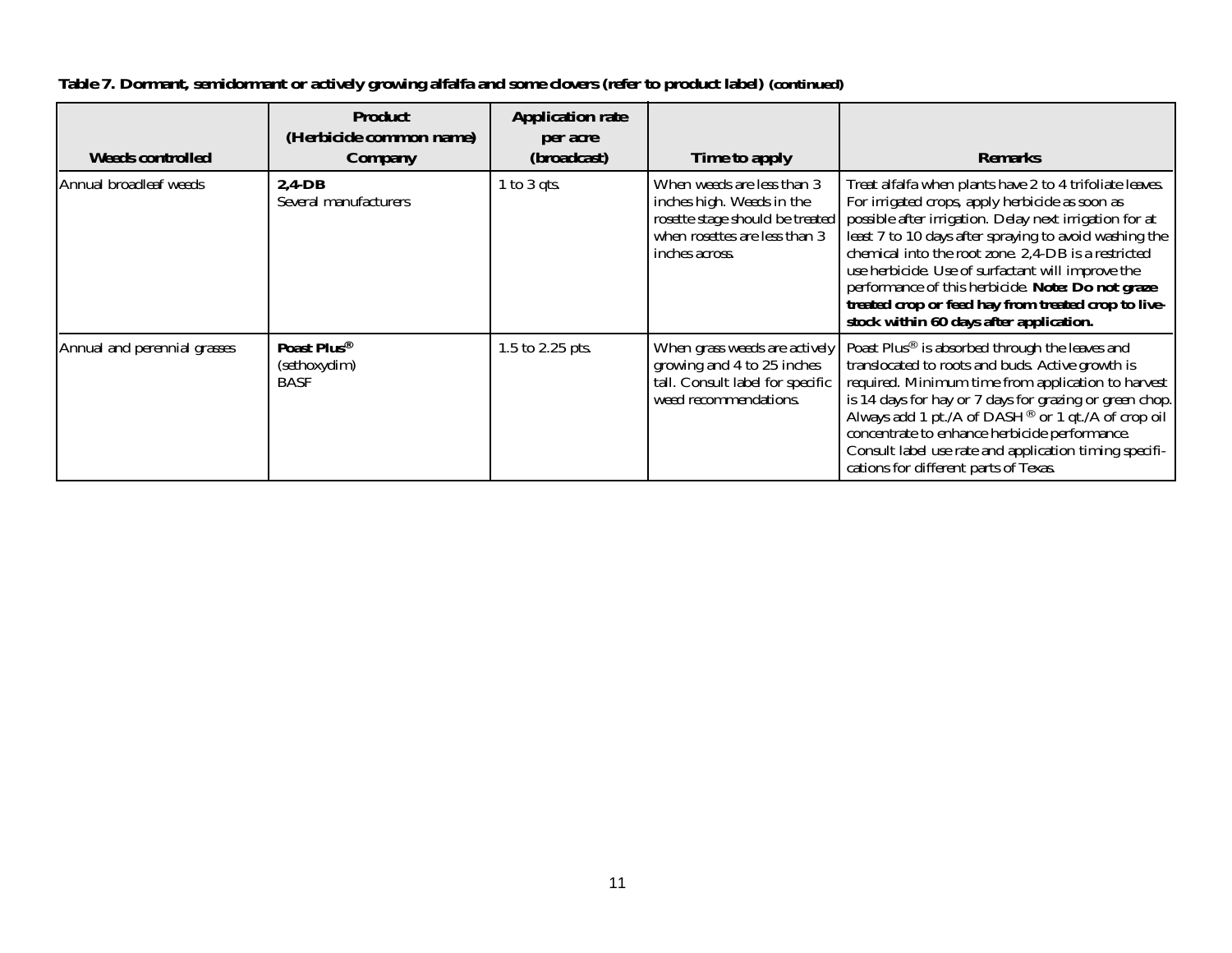## **Table 8. Winter pastures for grazing only (wheat, oats, rye, barley, ryegrass and mixtures thereof)**

| <b>Weeds controlled</b>                                                                                                           | <b>Product</b><br>(Herbicide common name)<br>Company        | <b>Application rate</b><br>per acre<br>(broadcast) | Time to apply                                                                                                  | <b>Remarks</b>                                                                                                                                                                                                                                                                                                                                                                                                                                                          |
|-----------------------------------------------------------------------------------------------------------------------------------|-------------------------------------------------------------|----------------------------------------------------|----------------------------------------------------------------------------------------------------------------|-------------------------------------------------------------------------------------------------------------------------------------------------------------------------------------------------------------------------------------------------------------------------------------------------------------------------------------------------------------------------------------------------------------------------------------------------------------------------|
| Annual broadleaf weeds<br>(refer to label for specific weeds<br>controlled)                                                       | $\text{Ally}^{\circledR}$<br>(metsulfuron)<br><b>DuPont</b> | $0.1$ oz.                                          | Postemergence after 2-leaf<br>stage but before boot stage of<br>wheat or barley.                               | Ally $\mathbb{D}$ is labeled only for use in wheat and winter<br>barley. If ryegrass is present, slight to severe injury<br>may occur. Ally may be combined with other herbi-<br>cides for expanded broadleaf weed control. Refer to<br>Ally label for additional precautions and recommen-<br>dations. Ally has no grazing restriction in labeled<br>crops. Use of surfactant will improve the performance<br>of this herbicide.                                       |
| Annual broadleaf weeds<br>(refer to label for specific weeds<br>controlled)                                                       | Amber <sup>®</sup><br>(triasulfuron)<br>Syngenta            | 0.28 to 0.56 oz.                                   | Postemergence on wheat up<br>to preboot stage or barley<br>from 2-leaf to pre-boot stage.                      | Amber <sup>®</sup> is labeled for use in wheat and barley only.<br>Applications to ryegrass or other winter forages may<br>result in severe damage. Amber may be combined<br>with other herbicides for expanded weed control.<br>Refer to the Amber label for additional precautions<br>and recommendations. Amber has no grazing<br>restriction on labeled crops. Use of surfactant will<br>improve the performance of this herbicide.                                 |
| Annual broadleaf weeds and some<br>biennial and perennial broadleaf<br>weeds<br>(refer to label for specific weeds<br>controlled) | <b>MCPA®</b><br>Several manufacturers                       | 0.5 to 1.5 pts.                                    | Postemergence after grain is<br>in 3- to 4-leaf stage, or fully<br>tillered for the $1.\overline{5}$ pt. rate. | Use higher rates for biennial and perennial weeds.<br>Do not allow livestock to forage or graze treated<br>areas within 7 days before slaughter. Refer to the<br>specific MCPA product label for additional restric-<br>tions and precautions. Use of surfactant will improve<br>the performance of this herbicide.                                                                                                                                                     |
| Annual broadleaf weeds and some<br>biennial and perennial broadleaf<br>weeds<br>(refer to label for specific weeds<br>controlled) | $2,4$ -D®<br>Several manufacturers                          | 0.5 to 1.5 pts.                                    | Postemergence after grain<br>is fully tillered.                                                                | Most 2,4- $D^{\circledR}$ products are labeled for use in wheat,<br>barley and rye. Application timings other than those<br>recommended on the individual $\tilde{2}, 4$ -D <sup>®</sup> product<br>label may result in small grain injury. Use the higher<br>rate range for biennial and perennial weeds. Consult<br>individual product label for additional precautions<br>and use restrictions. Use of surfactant will improve<br>the performance of this herbicide. |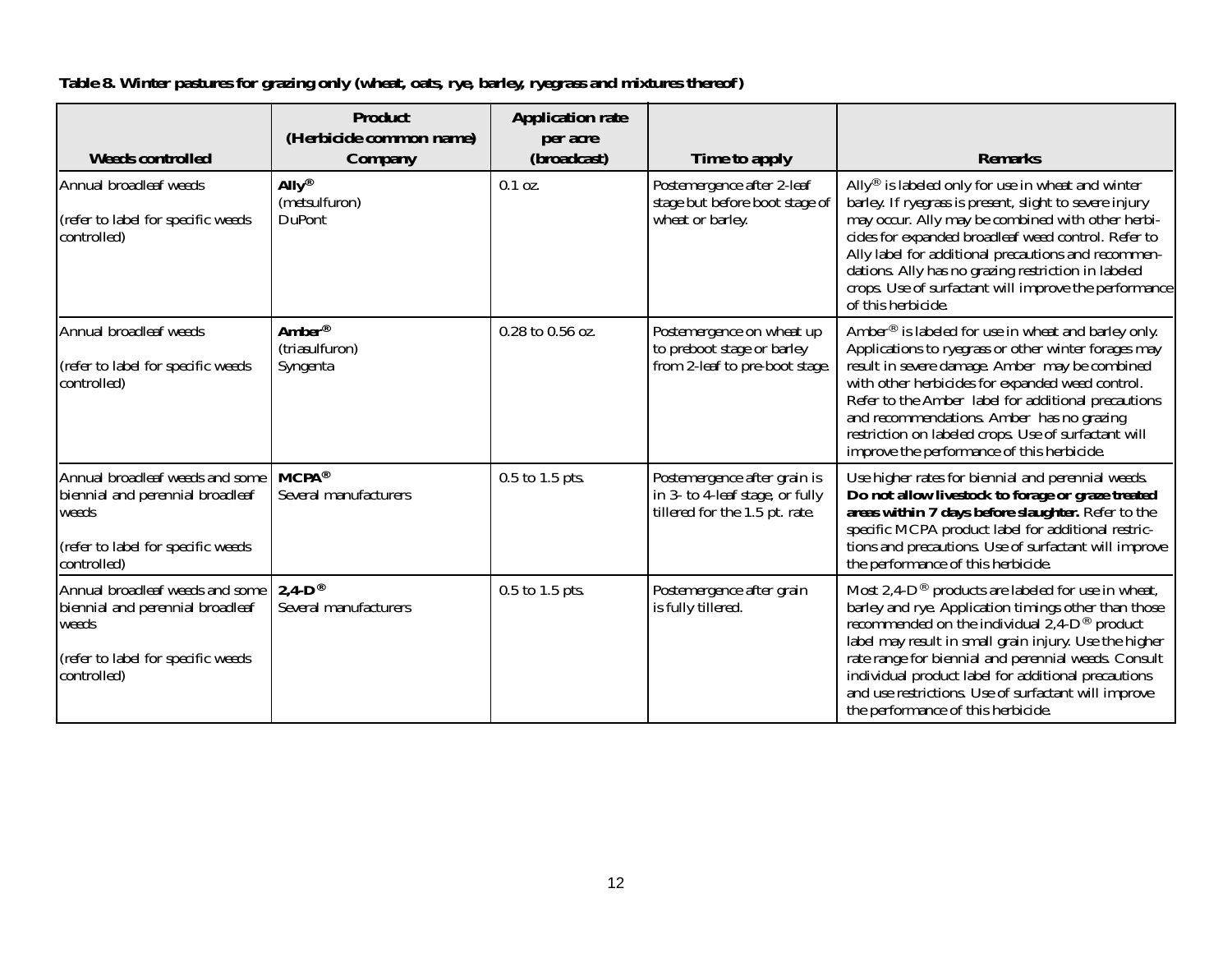|                                                                         |                  | <b>Lactating dairy</b>       |                                   | <b>Non-lactating</b> |                                          | <b>Meat animals</b> |                      |
|-------------------------------------------------------------------------|------------------|------------------------------|-----------------------------------|----------------------|------------------------------------------|---------------------|----------------------|
| Herbicide                                                               | <b>Graze</b>     | <b>Hay</b>                   | <b>Graze</b>                      | <b>Hay</b>           | <b>Graze</b>                             | <b>Hay</b>          | <b>Slaughter</b>     |
| Ally <sup>®</sup> , Cimarron <sup>®</sup>                               | $\boldsymbol{0}$ | $\boldsymbol{0}$             | $\boldsymbol{0}$                  | $\boldsymbol{0}$     | $\boldsymbol{0}$                         | $\pmb{0}$           | NL <sup>2</sup>      |
| Amber <sup>®</sup>                                                      | $\boldsymbol{0}$ | 30                           | $\boldsymbol{0}$                  | 30                   | $\boldsymbol{0}$                         | 30                  | $\rm NL$             |
| Banvel <sup>®</sup><br>$0.5$ qt./A<br>$0.5 - 1$ qt./A<br>$1 - 2$ qts./A | 7<br>21<br>40    | 37<br>51<br>70               | 0<br>$\boldsymbol{0}$<br>$\theta$ | 37<br>37<br>37       | $\theta$<br>$\boldsymbol{0}$<br>$\theta$ | 37<br>37<br>37      | 30<br>30<br>30       |
| Grazon $P+D^{\circledR}$                                                | $\overline{7}$   | $30\,$                       | $\boldsymbol{0}$                  | 30                   | $\bf{0}$                                 | 30                  | 3                    |
| Plateau®                                                                | $\rm NL^2$       | $\overline{7}$               | NL <sup>2</sup>                   | $\overline{7}$       | NL <sup>2</sup>                          | $\boldsymbol{7}$    | NL <sup>2</sup>      |
| Reclaim®                                                                | $\boldsymbol{0}$ | $\pmb{0}$                    | $\pmb{0}$                         | $\bf{0}$             | $\bf{0}$                                 | $\pmb{0}$           | $\boldsymbol{0}$     |
| Remedy®<br>$< 2$ qts./A<br>$2 - 6$ qts./A                               | 14<br><b>NS</b>  | NS <sup>3</sup><br><b>NS</b> | $\boldsymbol{0}$<br>14            | 7<br>$14 - NS4$      | $\boldsymbol{0}$<br>14                   | 7<br>$14 - NS4$     | $\frac{3}{3}$        |
| Roundup Ultra <sup>®</sup><br>Spot $(0.1/A)$<br>Renovation1             | 14<br>56         | 14<br>${\bf 56}$             | 14<br>56                          | 14<br>56             | 14<br>56                                 | 14<br>56            | $\rm NL$<br>$\rm NL$ |
| Tordon <sup>®</sup> 22K                                                 | 14               | 14                           | 14                                | 14                   | 14                                       | 14                  | 3                    |
| Velpar <sup>®</sup>                                                     | 60               | 60                           | 60                                | 60                   | 60                                       | 60                  | $\rm NL$             |
| Weedmaster <sup>®</sup>                                                 | $\tau$           | 37                           | $\pmb{0}$                         | 37                   | $\boldsymbol{0}$                         | 37                  | 30                   |
| $2.4 - D^{\circledR}$ amine                                             | $\overline{7}$   | 30                           | $\overline{7}$                    | 30                   | $\boldsymbol{0}$                         | 30                  | $\mathbf{3}$         |
| $2.4 - D^{\circledR}$ ester                                             | $\overline{7}$   | $30\,$                       | $\overline{7}$                    | 30                   | $\tau$                                   | 30                  | 3                    |

## **Table 9. Grazing/hay restrictions for pasture herbicides in days<sup>1</sup>**

 $^{\text{1}}$ This table is only intended to be used as a guideline for these restrictions. Always refer to the most current label for up-to-date recommendations.

 ${}^{2}$ NL = No restrictions listed on label.

 $3$ NS = Next season.

4Refer to label for specific time interval based upon use rate.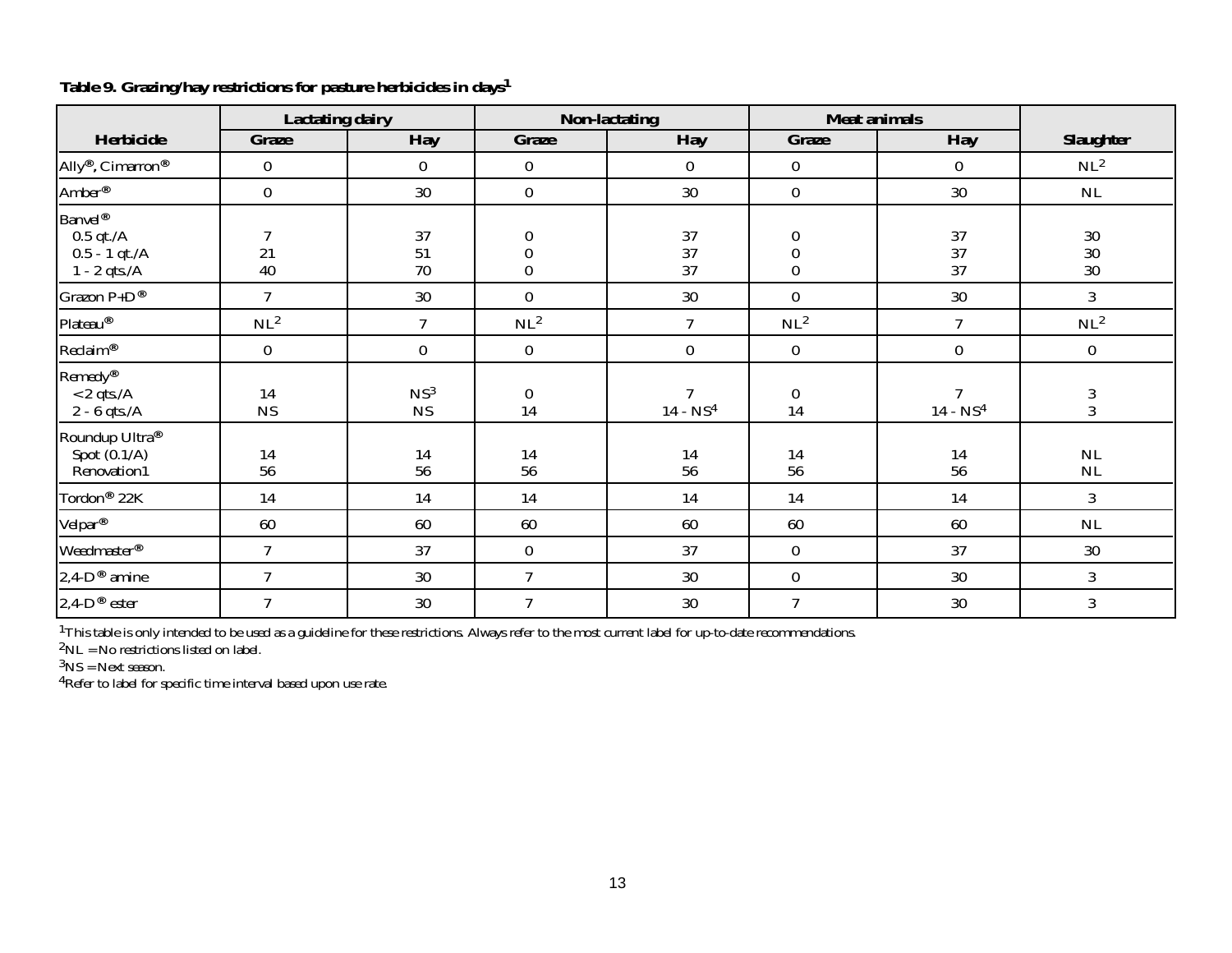# **Boom Sprayer Calibration**

- 1. Determine nozzle spacing.
- 2. Refer to the table below for length of calibration course.
- 3. Mark off the calibration course on the actual area to be sprayed.
- 4. Record the time required to drive the calibration course at the desired field gear and rpm to be used while spraying.
- 5. Park tractor, maintain rpm used to drive course, turn on the sprayer and set it at proper pressure for desired nozzle tips.
- 6. Catch water from one nozzle for the time equal to that required to drive the calibration course.
- 7. Ounces of water caught = gallons per acre.
- 8. Divide gallons per acre into the number of gallons in spray tank to determine how many acres will be sprayed. Add the appropriate amount of herbicide for number of acres to be sprayed.

## **Chart for Nozzle Spacing and Length of Calibration Course**

| <b>Nozzle spacing (inches)</b>                          |     | 20  | 30  | 40  |
|---------------------------------------------------------|-----|-----|-----|-----|
| Length of calibration course <sup>*</sup> (linear feet) | 227 | 204 | 136 | 102 |

\*To determine the calibration course for a nozzle spacing not listed, divide the spacing expressed in feet into 340 (340 sq. ft. =  $1/128$  of an acre).

**Example:** Calibration distance for 19-inch nozzle spacing  $= 340 \div 19/12 = 215$  feet.

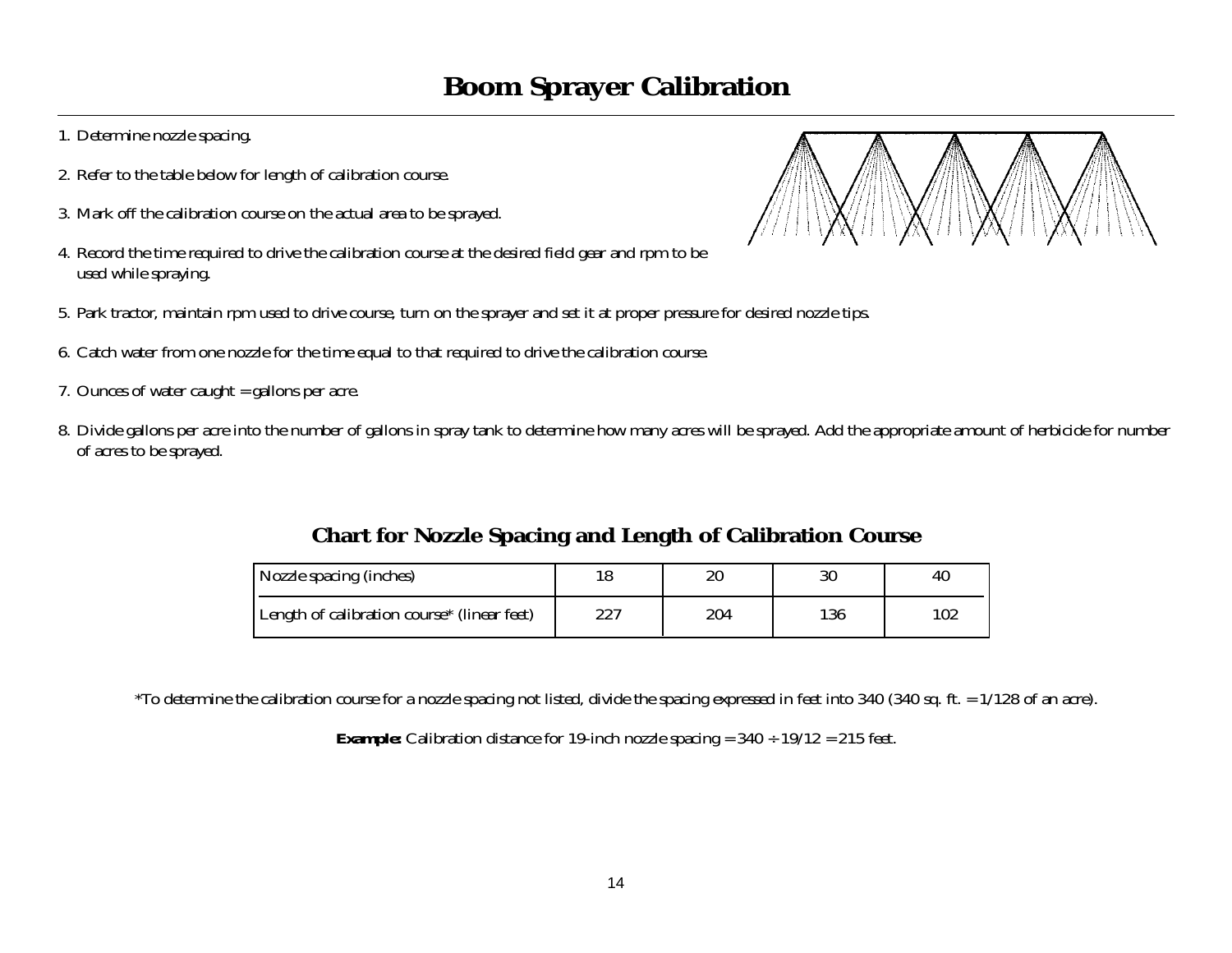## **Boomless Sprayer Calibration**

- 1. Determine swath width.
- 2. Refer to the table below for the length of the calibration course.
- 3. Mark off the calibration course.
- 4. Record the time required to drive the calibration course at the desired field gear and rpm.
- 5. Park the tractor, maintain rpm used to drive course, turn on the sprayer.
- 6. Catch water for the time equal to that required to drive the calibration course.
- 7. Pints of water caught = gallons per acre.



8. Divide gallons per acre into the number of gallons in spray tank to determine how many acres will be sprayed. Add the appropriate amount of herbicide for number of acres to be sprayed.

## **Chart for Nozzle Spacing and Length of Calibration Course**

| <b>Effective Swath Width (feet)</b>         | ل ب | 30  | 35  | 40  |             | эt  |
|---------------------------------------------|-----|-----|-----|-----|-------------|-----|
| Length of calibration course* (linear feet) | 218 | 182 | 156 | 136 | 1 ດະ<br>16J | 109 |

\*To determine the calibration course for a swath width not listed, divide the swath width expressed in feet into 5460 (5460 sq. ft. =  $1/8$  of an acre).

**Example:** Calibration distance for 32-foot swath width =  $5460 \div 32 = 171$  feet.